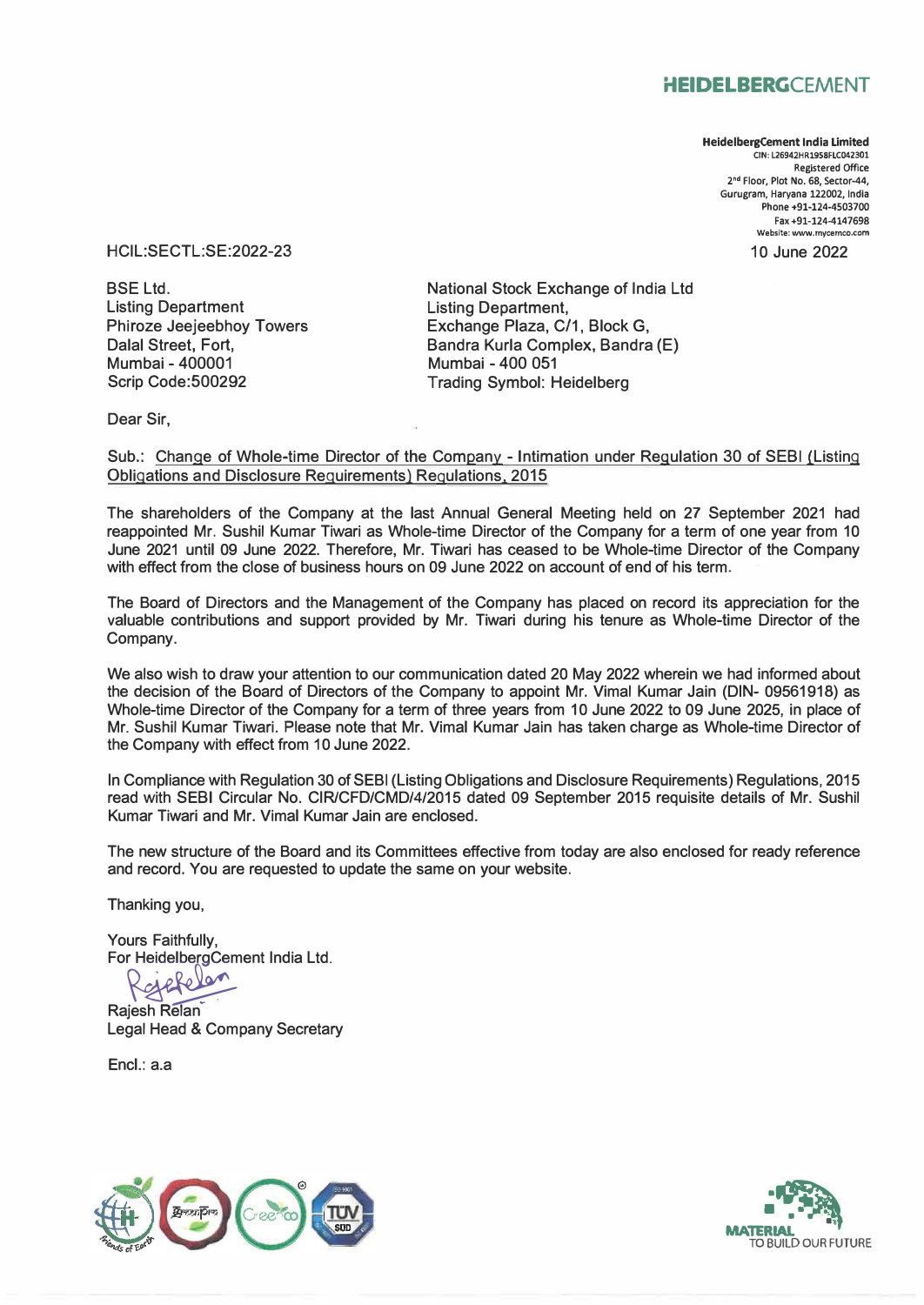### **HEIDELBERGCEMENT**

**Details as required under Regulation 30(6) read with Schedule Ill - Part A of the Listing Regulations and SEBI Circular No. CIR/CFD/CMD/4/2015 dated 09 September 2015:** 

| S.No         | <b>Particulars</b>                                                                         | <b>Details</b>                                                                        | <b>Details</b>                                                                                                                                                                                                                                                                                                                                                                                                                                                                                                                                                                                                                                                                                                                                                                                                                                                                                                                                                                                                                                                                                                                                                                                                                                                                                                                                                                                                  |  |
|--------------|--------------------------------------------------------------------------------------------|---------------------------------------------------------------------------------------|-----------------------------------------------------------------------------------------------------------------------------------------------------------------------------------------------------------------------------------------------------------------------------------------------------------------------------------------------------------------------------------------------------------------------------------------------------------------------------------------------------------------------------------------------------------------------------------------------------------------------------------------------------------------------------------------------------------------------------------------------------------------------------------------------------------------------------------------------------------------------------------------------------------------------------------------------------------------------------------------------------------------------------------------------------------------------------------------------------------------------------------------------------------------------------------------------------------------------------------------------------------------------------------------------------------------------------------------------------------------------------------------------------------------|--|
|              |                                                                                            | (Mr. Sushil Kumar Tiwari)                                                             | (Mr. Vimal Kumar Jain)                                                                                                                                                                                                                                                                                                                                                                                                                                                                                                                                                                                                                                                                                                                                                                                                                                                                                                                                                                                                                                                                                                                                                                                                                                                                                                                                                                                          |  |
| $\mathbf{1}$ | Reason for<br>change viz.<br>appointment,<br>resignation,<br>removal, death or otherwise   | End of tenure of Mr. Sushil<br>Kumar Tiwari (DIN-03265246)<br>as Whole-time Director. | Appointment of Mr. Vimal Kumar Jain (DIN-<br>09561918) as a Whole time Director of the<br>Company.                                                                                                                                                                                                                                                                                                                                                                                                                                                                                                                                                                                                                                                                                                                                                                                                                                                                                                                                                                                                                                                                                                                                                                                                                                                                                                              |  |
| 2            | Date<br>of<br>appointment/cessation<br>(as<br>applicable)                                  | End of tenure effective from the<br>close of business hours on 09<br><b>June 2022</b> | Effective date of appointment- 10 June 2022.                                                                                                                                                                                                                                                                                                                                                                                                                                                                                                                                                                                                                                                                                                                                                                                                                                                                                                                                                                                                                                                                                                                                                                                                                                                                                                                                                                    |  |
|              | Term of appointment                                                                        | <b>Not Applicable</b>                                                                 | Three years term from 10 June 2022 to 09<br>June 2025, subject to the approval of the<br>shareholders at the ensuing Annual General<br>Meeting.                                                                                                                                                                                                                                                                                                                                                                                                                                                                                                                                                                                                                                                                                                                                                                                                                                                                                                                                                                                                                                                                                                                                                                                                                                                                 |  |
| 3            | Brief Profile (in case of<br>appointment)                                                  | <b>Not Applicable</b>                                                                 | Mr. Vimal Kumar Jain, aged 54 years, has<br>done B.E.-Mechanical Engineering from<br>Madhav Institute of Technology & Sciences,<br>Gwalior (M.P.) and has also completed Post<br>Graduate<br><b>Diplomas</b><br>in<br><b>Business</b><br>Management and Projects Management<br>from IGNOU. In his career spanning over 30<br>years, consisting of 19 years abroad and 11<br>years in India, he has acquired rich and vast<br>experience of over three decades in the<br><b>Cement sector in Operations &amp; Maintenance</b><br>and Project Management from concept to<br>commissioning. He has a successful track<br>record for developing strategic initiatives,<br>organizational improvements,<br>capacity<br>expansions, de-bottlenecking, production<br>and quality improvements, adoption of new<br>technologies, overall cost reductions, waste<br>processing, and working with diverse<br>cultures & challenging environments.<br>He is working with HeidelbergCement Group<br>since 2007. He has worked as Project<br>Manager with Heidelberg Technology Centre<br>handling projects in Indonesia and Thailand.<br>He joined HeidelbergCement India Limited<br>on 03 January 2022 as Technical Director.<br>Prior to joining HeidelbergCement Group, he<br>has worked with RAK Cement of U.A.E.,<br>Prism Cements and Raymond Cement in<br>various capacities in projects and technical<br>functions. |  |
| 4            | Disclosure of relationships<br>between directors (in case of<br>appointment of a director) | <b>Not Applicable</b>                                                                 | Mr. Vimal Kumar Jain is not related to any of<br>the Directors of the Company.                                                                                                                                                                                                                                                                                                                                                                                                                                                                                                                                                                                                                                                                                                                                                                                                                                                                                                                                                                                                                                                                                                                                                                                                                                                                                                                                  |  |





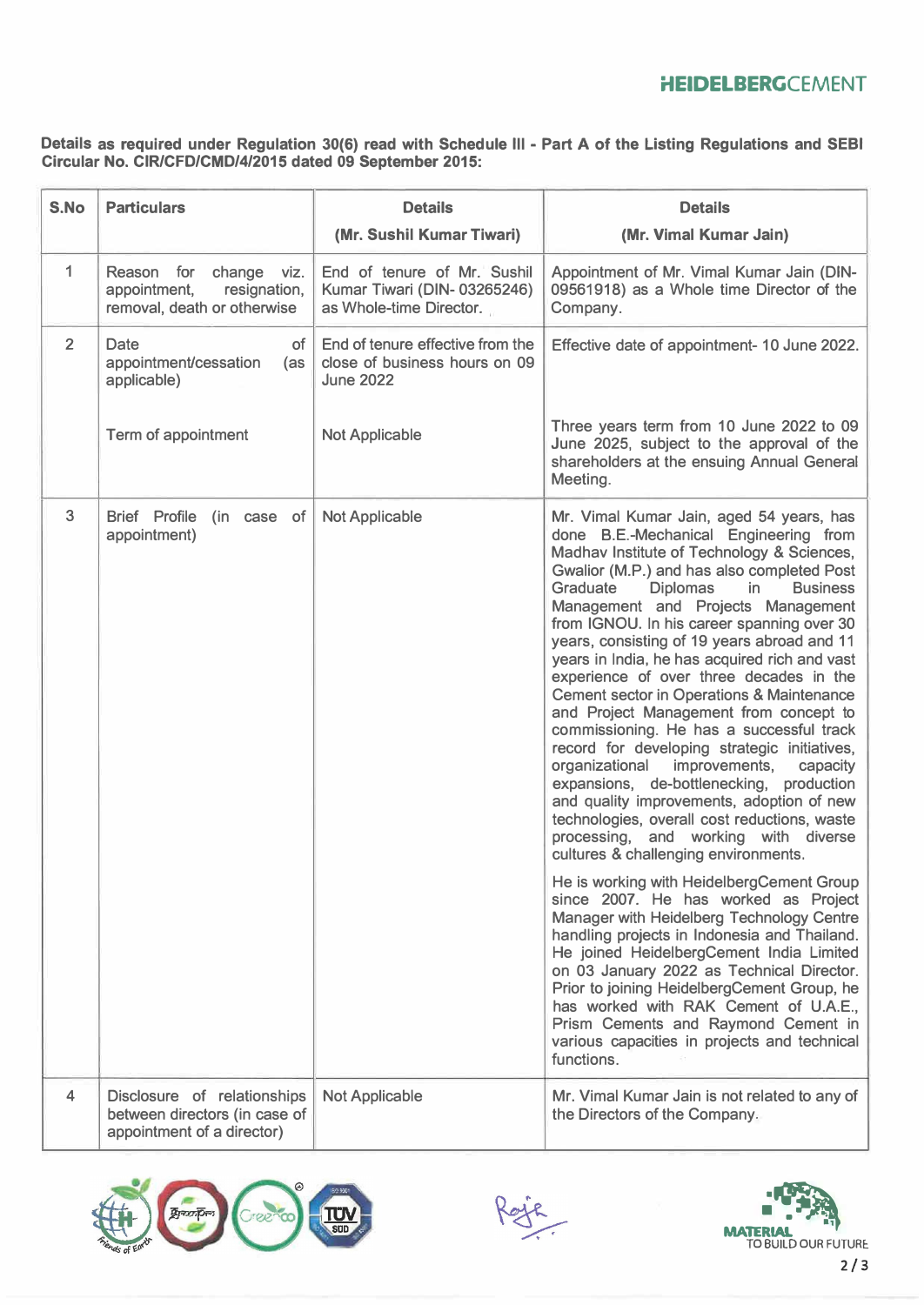## **HEIDELBERGCEMENT**

|  | Information as required Not Applicable<br>pursuant to BSE Circular no.<br>LIST/COMP/14/2018-19 and<br><b>NSE</b><br>Circular<br>No.<br>NSE/CMU2018/24 dated 20<br>June 2018. |  | Mr. Vimal Kumar Jain is not debarred from<br>holding the office of Director by virtue of any<br>order passed by SEBI or any other statutory<br>authority/court. |
|--|------------------------------------------------------------------------------------------------------------------------------------------------------------------------------|--|-----------------------------------------------------------------------------------------------------------------------------------------------------------------|
|--|------------------------------------------------------------------------------------------------------------------------------------------------------------------------------|--|-----------------------------------------------------------------------------------------------------------------------------------------------------------------|





 $\overline{\mathbb{C}}$ 



3/3